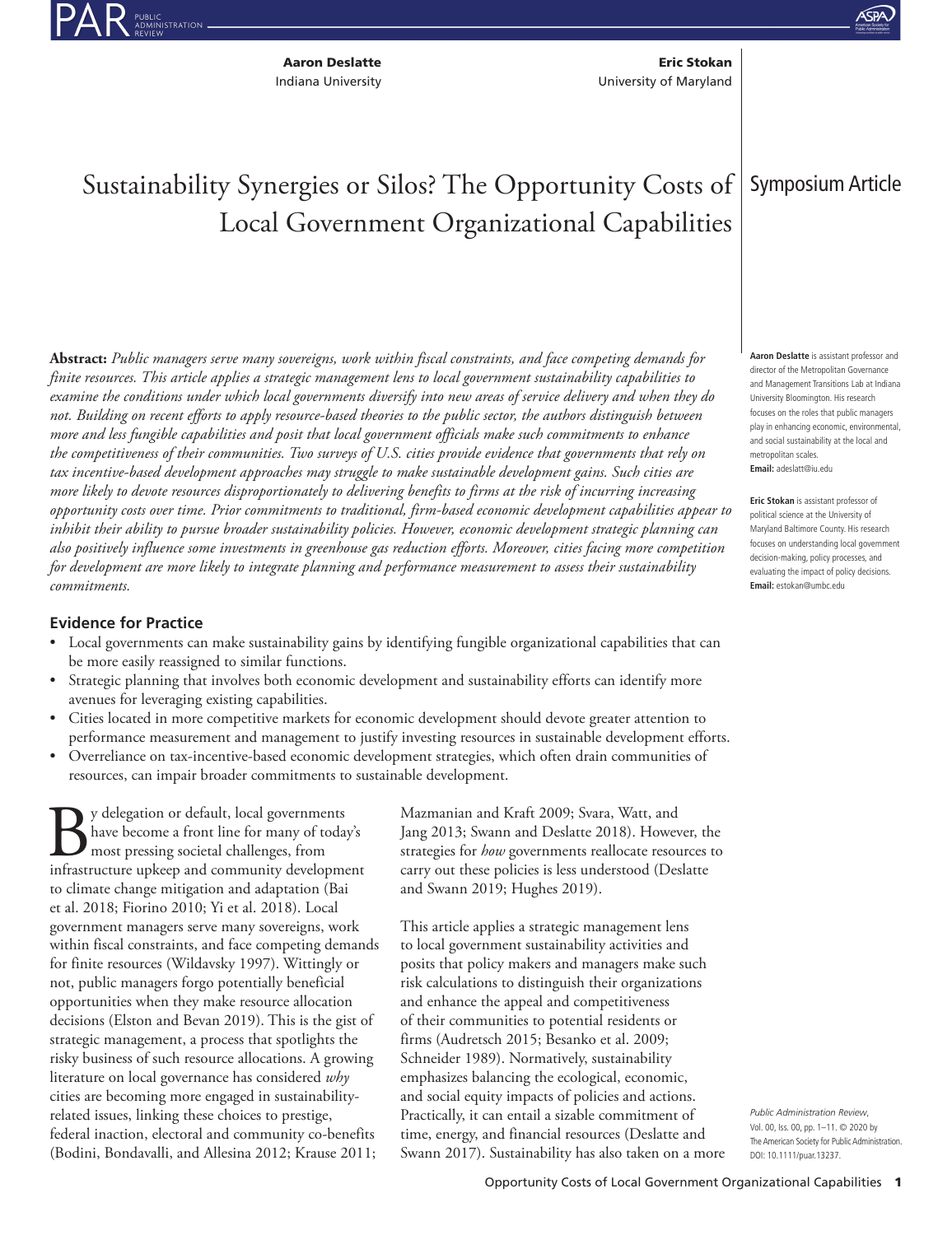pronounced role in guiding the development goals and strategies of cities in recent years (Portney 2013a). As a result, these efforts entail implicit and explicit opportunity costs. How public managers consider such costs when they make diversification decisions, enter new areas of service delivery, and invest in new capabilities is relatively unexamined in either the local government context (Dimitrijevska-Markoski and French 2019) or the sustainability arena (Deslatte 2020; Deslatte and Swann 2019; Poister and Streib 2005).

One way the private sector strategic management literature has considered this question is by first distinguishing "scale-free" from "non-scale-free" capabilities (Levinthal and Wu 2010). A firm's "scale-free" capabilities (e.g., brand names or computer operating systems) may allow it to easily enter new markets, because the capability is essentially noncongestible, and their use in one area does not preclude their use elsewhere. Non-scale-free capabilities (e.g., a physical plant or technical training of employees) present economies of scale or scope and come with either fixed (unvarying despite the volume of output) or sunk (unavoidable and already spent) costs (Besanko et al. 2009). Like firms, public organizations possess mostly non-scale-free capabilities characterized by opportunity costs. Thus, managers tasked with implementing sustainability initiatives face a fundamental choice: stretch resources or reallocate them. On the one hand, they can attempt to leverage their core capabilities to create synergies. Economic development, as an example, requires long-term strategic planning and management, ongoing stakeholder engagement, financial instruments and tax incentives to entice firms, and systems for monitoring performance and enforcing agreements (Leigh and Blakely 2016). Some of these capabilities (e.g., strategic planning systems, performance measurement, auditing personnel) may be more suitable to being repurposed or used in tandem for broader organizational goals (Deslatte and Stokan 2017; Fiorino 2010; Hawkins et al. 2016).

On the other hand, managers may choose to diversify investments by diverting resources away from more traditional development pursuits, leading to siloed—but more specialized—capabilities (Bryson, Ackermann, and Eden 2007). For decades, cities have devoted financial resources to luring firms with tax incentives, capability commitments that are difficult to redirect. However, investment in government operations or community-based greenhouse gas (GHG) reduction efforts may also reflect high-risk exploratory strategies, because they require specialized training, outside technical assistance, and significant time (Krause, Yi, and Feiock 2016; Yi, Krause, and Feiock 2017). The opportunity costs of reallocating resources to GHG mitigation or adaptation efforts should equate with the value of the most appealing alternative use of those resources (Besanko et al. 2009).

Building from recent work applying resource-based theories to the public sector (Andrews, Beynon, and McDermott 2016; Bryson, Ackermann, and Eden 2007), this article adapts a model of nonscale-free capabilities to help explain the conditions under which local governments diversify into new areas of service delivery and when they do not. We ask, when do cities leverage highly fungible capabilities to achieve sustainability goals? Secondarily, what factors prompt them to create silos by diversifying into new capability commitments? Analyzing U.S. local government survey data,

we find that cities that rely on tax-incentive-based development approaches may struggle to achieve a broader integration of sustainability and economic development activities. Such cities are more likely to devote their resources disproportionately to delivering benefits to firms and incur increasing opportunity costs over time. In other words, prior commitments to traditional firm-based economic development appear to inhibit their ability to pursue broader sustainability policies.

However, the analysis finds evidence that economic development strategic planning can positively influence some investments in GHG reduction efforts. Moreover, perceptions of competition for economic development positively mediate the relationship between the strategies governments develop to pursue sustainable economic development and the performance information they collect. This suggests that economic competition between cities in metropolitan regions strengthens commitments to performance measurement (Deslatte and Stokan 2017; Hawkins 2014; Teske et al. 1993). Cities utilize sustainability investments to distinguish themselves from competitors; measuring the impact of these investments facilitates branding and helps justify the efforts to stakeholders. The overriding conclusion is that economic competition places a greater premium on demonstrating benefits associated with sustainability, and thus it may lead to greater use of performance information for resource allocation decisions.

# **Public Organizational Capabilities and Their Opportunity Costs**

At some level, all organizations distinguish between the types of resources they possess and the management routines, processes, or practices needed to maximize their productive use. Consider a city planning department. The office may employ land-use planners with expertise in geographic information systems (GIS). Some may be trained in transportation planning, others in economic analysis. A senior planner may also have experience with writing grants, conducting community outreach, development and implementation of community and regional plans, or drafting zoning ordinances. These abilities, technologies, and experiences describe the *competencies* of the organization. Competencies can be defined as a subset of all resources, including human talent, skills, knowledge, technologies, and social capital (Bryson, Ackermann, and Eden 2007; Harvey et al. 2010). If the planning department is tasked with increasing the number of proposed zoning changes it reviews, this draws on its underutilized *capacity*, which is the aggregate amount of resource devoted to a specific competency. When the department spreads the fixed costs of personnel over increasing output, it reduces the average costs of what it is producing, until it runs into limits on its capacity.

However, if the department is asked to develop a sustainability action plan, encompassing smart growth, green infrastructure, energy conservation, or social equity principles, this may or may not be a *capability* it possesses (because of a lack of task-specific competencies, a dearth of excess capacity, or both). Capabilities are a joint function of competencies and capacity and reflect "high level organizational practices used to coordinate the productive activities of the firm" (Andrews, Beynon, and McDermott 2016, 239). While sometimes used interchangeably in the public administration literature, these terms highlight two traits: (1) they distinguish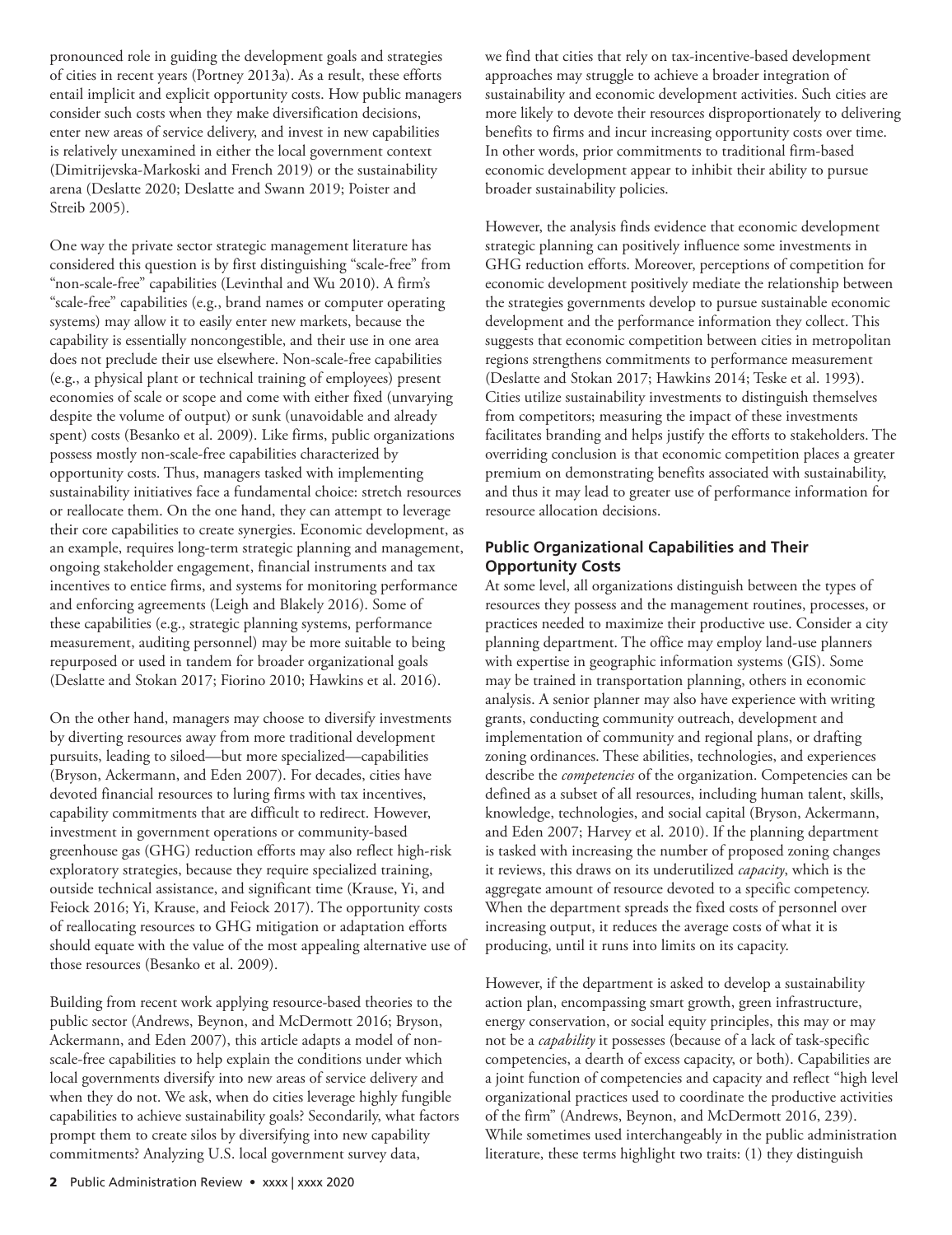between natural, material, and fiscal resources and human-based know-how, leadership, learning, and codification of experience and expertise into organizational routines; and (2) they recognize that some of these human resources are more useful than others for adapting organizations to take advantage of opportunities.

In the previous example, the city may incur greater opportunity costs by taking on sustainability planning if it lacks capacity (because planners are overworked) or its departmental competencies are ill suited to the task. Ideally, the city's leadership would try to weigh these opportunity costs and decide how, where, or whether to reallocate resources to developing such capabilities. This is further complicated in the public sector by competing values of efficiency, accountability, effectiveness, equity, and so forth. While private sector managers can focus on the financial bottom line, public sector counterparts must weigh trade-offs between transparency, efficiency, effectiveness, and legitimacy (Allison 1980; Elston and Bevan 2019; Hammer and Pivo 2017). Government officials must be acutely aware that as resources ill suited to a particular goal are consumed, there are varied opportunity costs accruing for their most attractive and forgone alternatives (Elston and Bevan 2019).

These types of risk-based choices highlight why many public administration scholars have called for the further development of a resource-based theory of public organizational capabilities (Andrews, Beynon, and McDermott 2016; Harvey et al. 2010; Piening 2013), akin to the private sector strategic management literature (Schreyögg and Kliesch-Eberl 2007). Opportunity costs matter, because public managers are trained and/or indoctrinated to be risk averse when weighing whether to innovate, be proactive, and potentially stovepipe resources into new programs or activities (Bozeman and Kingsley 1998; Moon 1999; Morris and Jones 1999). Trade-offs inevitably occur, whether they are calculated or not.

# **Organizational Synergies: Leveraging Core Competencies**

A presumption within public administration research is that organizational resources can be redirected, as managers adapt existing operations, efforts, energy, and resources to new goals and activities (Frederickson 1996; Kearney and Meynhardt 2016; O'Toole and Meier 1999). However, the nature of some highly specific resource commitments makes them less conducive to adaptation. Levinthal and Wu (2010) argue that distinguishing between scale-free and non-scale-free capabilities is an important means for understanding organizational strategies. Scale-free capabilities such as patents or computer operating systems have low or no opportunity costs, because using them in one context does not diminish the ability of others to do the same in some other arena or activity. Most organizational capabilities, however, are non-scale-free and are congestible once committed. Most of the knowledge-based capabilities local governments have at their disposal—managerial time, experience, specialization—fall into this category. But they also fall along a spectrum of fungibility.

Investments in highly fungible capabilities create "synergies" through the combination or coordination of similar competencies. This is because highly fungible capabilities are essentially equivalent in use wherever committed. Local government finance officers tasked with business process improvement are expected to be

competent whether they are reviewing the books in the public works or the parks and recreation department. Conversely, capabilities with low-fungibility are more specialized to specific routines. Professional networks developed between economic development professionals and business and civic leaders in a community, for example, may be scale-free in the sense that gaining insight into one development opportunity does not diminish future ability to do so in another. But such networks may be of less value for pursuing noneconomic organizational goals.

In table 1, we present the two dimensions (scalability and fungibility) of organizational capabilities for sustainable development adapted from Levinthal and Wu (2010). Since the 1980s, U.S. local governments have developed a reliance on professionalized contract management, accounting and negotiating personnel, public-private development corporations, and tax incentives to lure or retain employers (Jensen and Malesky 2018; Peters and Fisher 2004; Rubin and Rubin 1987). These growthrelated policy instruments, expertise, and contractual relationships constitute a core competency of local governments. While widely viewed as necessary to help stimulate economic growth, they are also commonplace among U.S. local governments (Peterson 1981; Rubin and Rubin 1987). Many cities in the United States and across the globe have also become active in taking steps to improve their economic, social, and environmental sustainability through smart growth, new urbanism, green building and other energy reduction programs, water conservation, recycling, and GHG reduction efforts (Hawkins et al. 2016; Portney 2013b). Recent empirical evidence suggests that tax-incentive-based business recruitment efforts can curtail these broader sustainability commitments (Deslatte and Stokan 2017). We argue this is because traditional economic development capabilities present opportunity costs; however, some development capabilities closely mirror sustainability activities and have higher fungibility. As such, they may be adaptable to new uses.

Related functions, activities, or processes can be better leveraged than unrelated ones. Competencies that can be stretched for use on similar functions generate positive synergies and are more likely to lead to what Bryson, Ackermann, and Eden (2007) call core, distinctive competencies. Cities rely on the fungibility of non-scalefree capabilities when they dedicate personnel or department staff to coordinate sustainability activities, through working groups or other mechanisms (Feiock, Krause, and Hawkins 2017; Krause 2013). Dedicated personnel can prioritize and manage projects, coordinate training on new technologies within departments, facilitate communication with stakeholders, put in place performance systems, and identify funding (Wang et al. 2012). These capabilities

|  | <b>Table 1</b> Public Organizational Capabilities for Sustainable Development |
|--|-------------------------------------------------------------------------------|
|  |                                                                               |

| High fungibility | Financial expertise; line staff<br>dedicated to sustainability<br>coordination; LEED credentials;<br>green raters                       | Organizational<br>reputation; brand;<br>community trust       |
|------------------|-----------------------------------------------------------------------------------------------------------------------------------------|---------------------------------------------------------------|
| Low fungibility  | Sustainability director; GHG<br>reduction investments; tax<br>incentives;<br>development subsidies for land,<br>physical infrastructure | Economic development<br>relationships;<br>technology licenses |
|                  | Non-scale-free (positive opportunity<br>costs)                                                                                          | Scale-free (zero<br>opportunity costs)                        |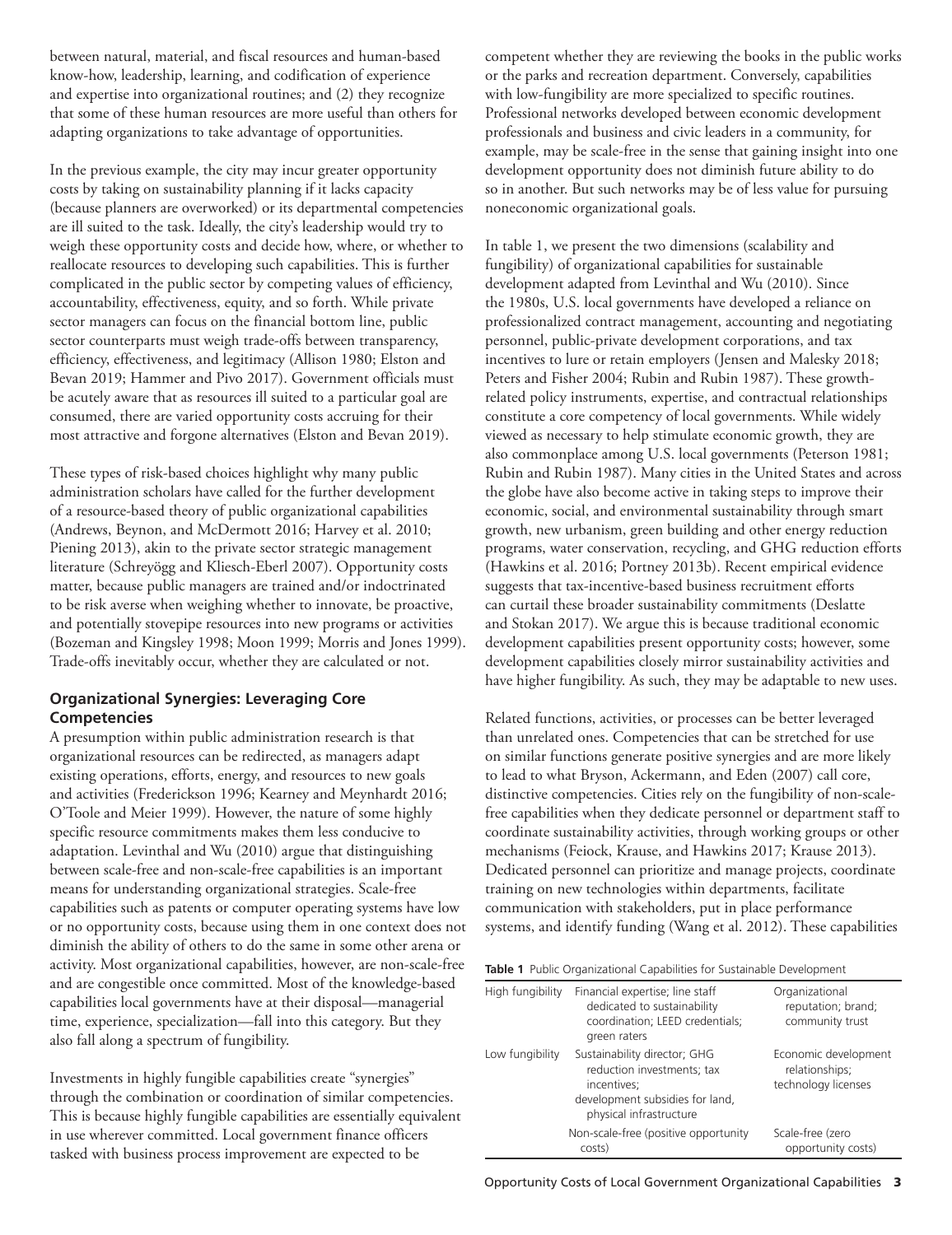are committed to specific activities and processes, but their fungibility allows them to be transferable to similar routines.

For instance, commercial and residential buildings produce roughly 40 percent of U.S. carbon dioxide emissions and consume more energy than the transportation or industrial sectors (Fowler et al. 2010). Communities can reap substantial energy, financial, and health improvements by focusing existing permitting services and building standards to incorporate higher goals (e.g., the International Energy Conservation Code) or to require buildings to undergo lighting upgrades or efficiency improvements made to heating, ventilating, and air conditioning systems when they are sold or renovated. Encouraging green buildings may also require retraining building inspectors—through professional credentialing with programs such as Leadership in Energy and Environmental Design (LEED)—to gain certifications and work with builders proactively to educate and help them comply with the revised codes. Economic development officials can also leverage their professional networks to connect local businesses with educational training and jobs related to sustainability. They can more readily seek to attract and retain businesses that practice and promote sustainability, and economic development agencies are positioned to promote local goods and services.

Strategic planning that emphasizes a wider range of economic, environmental, and social goals is likely to lean on both fungible capabilities (identified in figure 1) and less fungible sustainable development capabilities. When cities emphasize economic development as part of a sustainability strategy, they are more likely to develop positive synergies because of this fungibility. Local governments have practiced strategic planning for decades, identifying organizational missions, goals, and objectives and linking them to a desired vision, direction, and outcomes (Berry 1994; Bryson and Roering 1988; George 2020; George, Walker, and Monster 2019). Such activities are more leverageable, because they can be extended to similar endeavors. Economic development plans tend to identify employment sectors or clusters which communities target for growth.

More recently, sustainability planning has also emerged in many communities, emphasizing "green growth" by incorporating energy efficiency, mixed-use development, resource protection, alternative transportation, or waste reduction objectives into existing organizational goals without compromising economic or quality of life aspirations (Alibašić 2018; Fiorino 2018). Conversely, when plans highlight climate change mitigation or adaptation, requiring the reallocation of existing resources to new purposes, this will result in greater commitment to less fungible investments. Specifically, we hypothesize that strategic planning which emphasizes a more encompassing vision of sustainable development (e.g., emphasizing planning priorities such as economic development, equity, and community resilience) will attempt to find synergies by identifying a range of capabilities with both high and low fungibility:

**Hypothesis 1:** Strategic planning that places a greater emphasis on sustainable development will be positively associated with *both fungible and less fungible organizational capabilities* for implementing those strategies.

#### *Organizational Silos: Diversification and Competition*

Less fungible capabilities face limits on their economies of scope (Rumelt 1974). Hiring a city sustainability director may be advantageous for improving coordination and information flow across departments, but it is not an investment readily transferable to other tasks. Such commitments of resources represent indivisible fixed costs, and their deployment is driven by a logic of opportunity costs.

In considering how organizations learn and adapt to changing conditions, March (1991) described two distinct strategies: exploitation and exploration. Exploitation may provide quicker adaptation through refinement of an existing competency, while exploration involves search, experimentation, and invention (Cyert and March 1963). Finding an acceptable trade-off between the two depends on the aspirations of leaders and the competitive position of the organization. Greater investment in exploitation may lead to predictable short-term gains but forfeit long-term competitive



Note: Dotted line represents hypothesized mediation.

**Figure 1 Measure Constructs and Hypothesized Relationships between Strategic Planning, Capability Commitments, and Performance Measurement**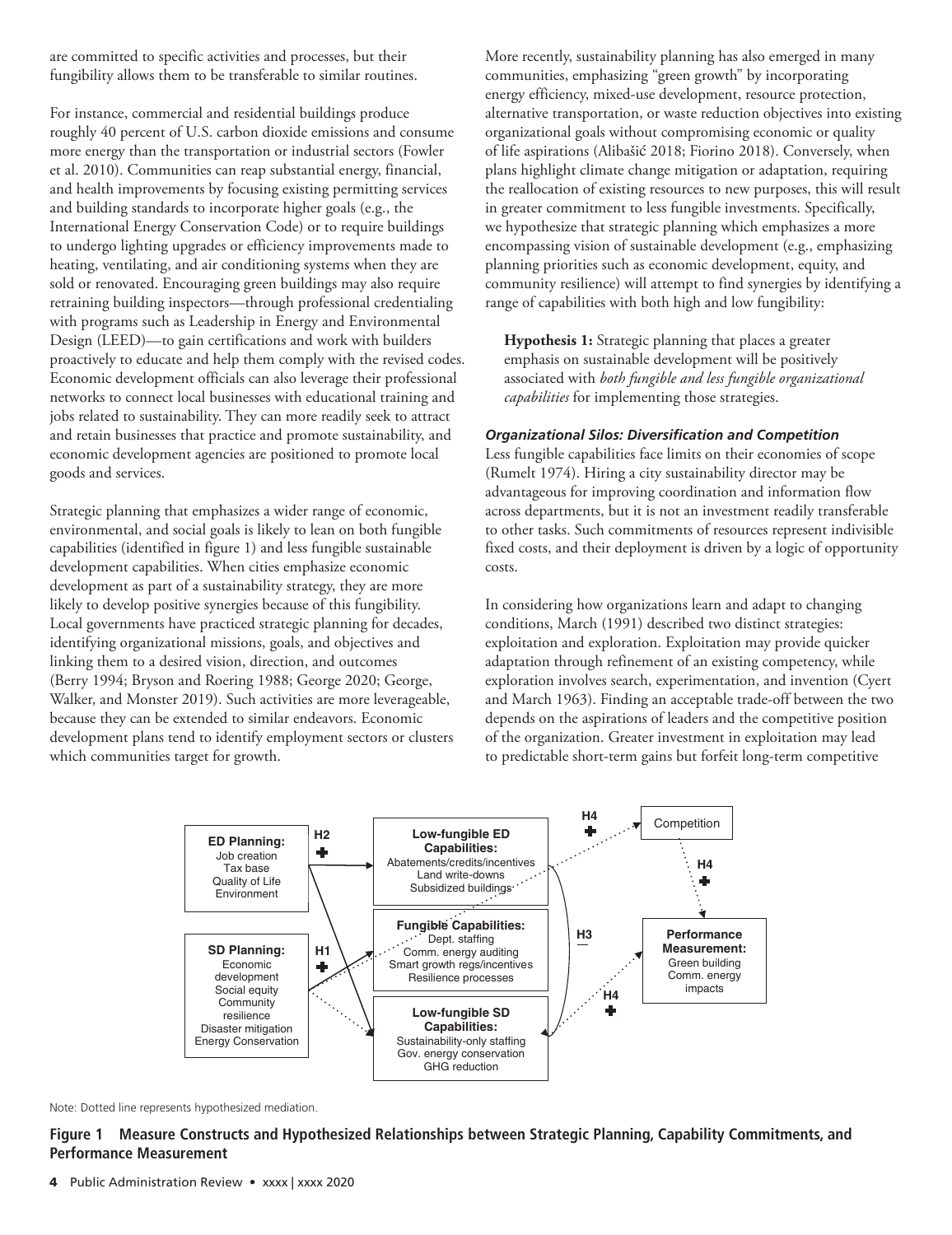advantages, while overinvestment in exploration can sink an organization in the short term (Winter and Szulanski 2001). This is because exploratory strategies require reassigning non-scale-free capabilities to objectives with near-term costs but less certain future benefits. Doing so creates organizational silos that may ultimately benefit or hinder performance. An organization considering exploratory strategies must weigh these opportunity costs in light of their own competitive contexts and the trade-offs of diversification.

In local economic development, competition for firms continues to be a ubiquitous practice which reflects a siloing of capabilities (Leigh and Blakely 2016; Stokan 2013). Many economic development capabilities have low fungibility because of the locked-in nature of the policy tools used for projects and their tendency to create dedicated constituencies. These include longstanding locational strategies (e.g., infrastructure provision, incentive zoning, regulatory relief, neighborhood improvement) and direct payments to firms or other taxpayer-financed inducements (tax credits, abatements, grants). Redirecting development resources to pursuits outside of traditional business recruitment and retention runs the risk that firms that are expanding will choose to do so in other cities (Rubin and Rubin 1987; Zheng and Warner 2010). Policy makers must ask themselves whether continuing to exploit these approaches produces a greater marginal value than diversifying to include, for instance, the design, construction, and operation of green buildings. If the answer is yes, then exploration may present prohibitively high opportunity costs (Levinthal and Wu 2010).

Both traditional and sustainable development capabilities can reflect siloed investments. The creation of a tax increment finance (TIF) district commits the marginal tax revenue gains from economic activity to projects within the district for decades to come. Likewise, sustainability investment in municipal recycling programs, green infrastructure, and energy, water, or GHG reduction technologies may be either a fixed or a sunk cost, depending on the preferred evaluative outcomes. For instance, when a city decides to replace its automobile fleet with hybrid or electric vehicles, it can treat the existing fleet as a sunk cost (keeping them in service until they have exhausted their usefulness) or as a fixed cost (reselling the existing vehicles to convert more quickly). Private firms seeking to maximize profits consider fixed, sunk, and variable operating costs when they consider whether to adopt new or existing technologies (Besanko et al. 2009). In the public sector, the different treatment depends on whether policy makers value the move as a cost-saving effort or a way to quickly show reduced carbon-emissions. Either way, such capability commitments may be both non-scale-free and have low fungibility, meaning they are siloed or stovepiped investments that serve a specialized purpose (Amit, Muller, and Cockburn 1995).

Because of the risks, cities often seek to balance exploitation and exploration opportunities. When cities prioritize a broader array of job creation, tax base enhancement, quality of life, and environmental concerns through their economic development planning, we expect they will essentially hedge their bets by investing in both traditional economic development and sustainability-related capabilities which have low fungibility. These include economic development tax abatements, credits, payments for firms, and fixed infrastructure investments such as TIF districts, reflected in figure 1 as low-fungibility economic development

capabilities. Low-fungibility sustainable development capabilities include hiring sustainability-related staffing and investments in GHG plans, government and community carbon-emission inventories, and reduction targets. Stated more formally, we hypothesize the following:

**Hypothesis 2:** Economic development strategic planning which incorporates quality of life and environmental concerns will be positively associated with less fungible economic development and sustainable development capabilities.

These kinds of siloed investments reflect the trade-offs of diversification (March 1991). An extension of this argument is that investments in less fungible economic development capabilities come at some cost to similar investments in less fungible sustainable development capabilities. While public management scholars have argued that public organizations need to "stop delivering 'old' products and services . . . to free up time to develop 'new'" ones (Bryson, Ackermann, and Eden 2007), we argue that the characteristics of these capabilities—their non-scale-free and non-fungible nature—act as a barrier to such course corrections. Formalizing this expectation, we hypothesize that organizational capabilities dedicated to traditional economic development activities will be especially difficult to redirect to more sustainable development efforts:

**Hypothesis 3:** Low-fungibility economic development capabilities will be negatively associated with investments in low-fungibility sustainable development capabilities.

As noted, a motivation for cities to devote capabilities to sustainability performance enhancement is the inherent, competitive nature of economic development in U.S. metropolitan regions. Levinthal and Wu (2010) provide a useful corollary when they note that the demand environment for firms plays an often underappreciated role in product diversification. While a standard finance argument is that firms with lower capabilities are more likely to diversify (Gomes and Livdan 2004), Levinthal and Wu (2010) show how diversification can also be a product of the demand context: firms with higher capabilities may diversify earlier if market contexts (demand maturity) increase the opportunity costs of remaining in established markets.

Diversification can be influenced by a signal from the "market" about the maturity of demand for traditional local government economic development outputs. While traditional economic development has been a primary motivation for cities for decades, we argue that sustainable development represents a new paradigm in which cities are finding opportunities to distinguish themselves as attractive locations to live and work (Fiorino 2018; Portney 2013a). Sustainable development can provide a competitive advantage for local governments, many of which have spent decades developing core economic development competencies. In some cases, this can be synergistic: when integrated with strategic management systems, sustainable development policy goals and objectives can guide capital improvement programs, departmental business plans, and land-use decisions (Feiock, Krause, and Hawkins 2017). It can also require reallocation: transferring resources into new assets, processes and activities when the old ways have proven less effective. In this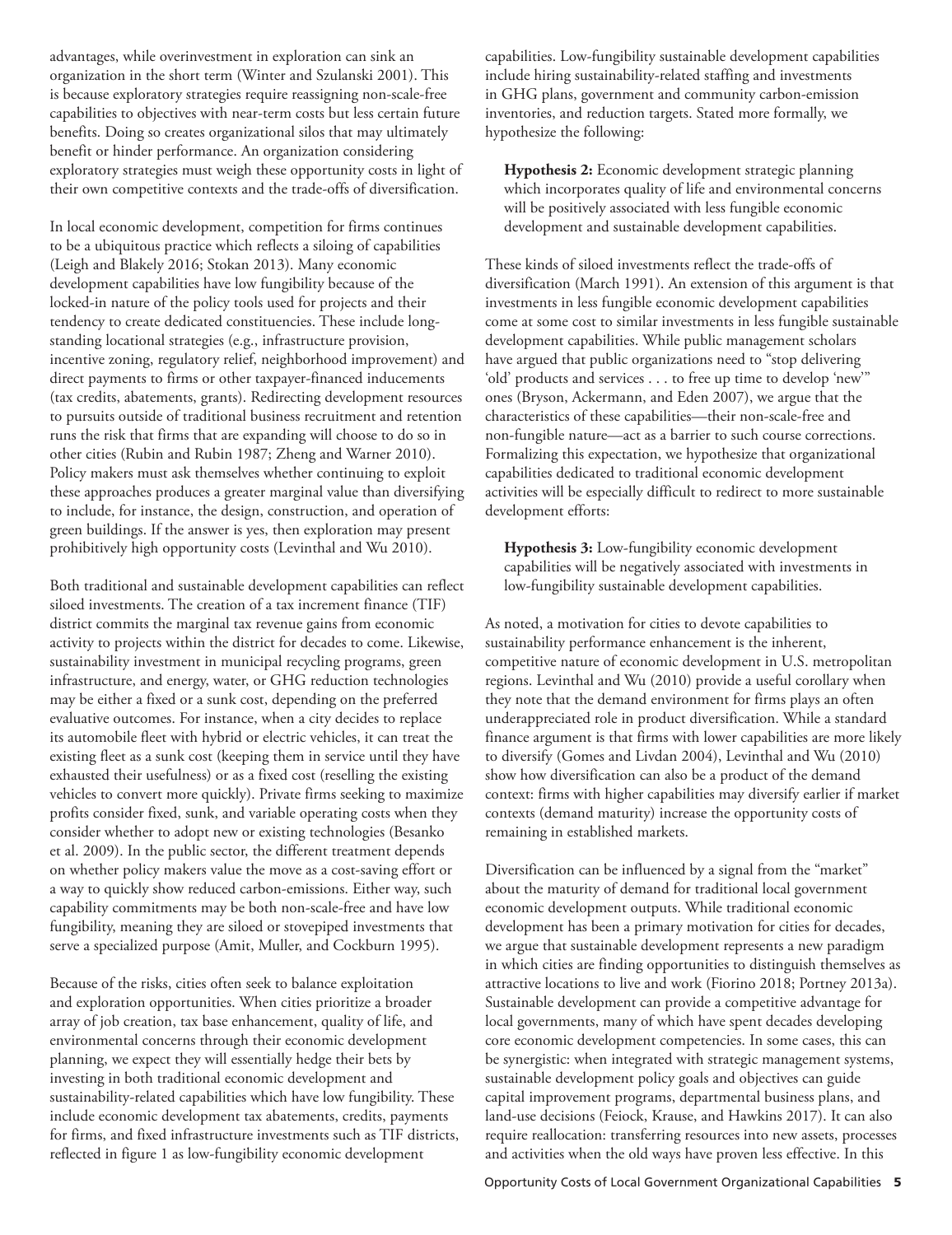scenario, sustainability becomes a management prism through which government officials seek to distinguish their localities and leverage environmental or social benefits to appeal to firms and citizens (Greenberg 2015; Lubell, Feiock, and Ramirez de la Cruz 2009).

Given that incentive-based development strategies have become commonplace, we suspect that traditional incentives no longer offer the same competitive advantages they were perceived to provide decades ago. Rather, cities located in more competitive economic environments are more likely to try to differentiate themselves through quality of life, environmental amenities, and green growth strategies, resulting in increased attention to sustainability performance (Overton 2017). Because commitments to less fungible sustainable development capabilities also represent higher-risk, exploratory strategies, we expect this connection to be stronger between planning, less fungible capability commitments, and performance monitoring. To reach a determination about adequate ways to differentiate, competition will foster environments that necessitate greater usage of performance information. Thus, we hypothesize that competition will positively mediate the relationship between planning and sustainability performance information collection:

**Hypothesis 4:** Economic development competition will positively mediate the relationship between strategic planning and sustainability performance measurement.

# **Data and Methods**

To measure strategic planning, capabilities, and performance measurement, we use two national surveys of U.S. local governments. The 2014 International City/County Management Association (ICMA) economic development survey was sent to 5,237 U.S. local governments with a response rate of 22.9 percent (*N* = 1,201). City administrators and planners responding to the survey were asked to assess economic development barriers, priorities, and a range of activities they have undertaken to grow their local economies. We merged these data with the 2015 ICMA sustainability practices survey, which captured governments' sustainability activities, performance measurement efforts, and outcomes. The 2015 survey was sent to 8,562 local governments with a response rate of 22.2 percent  $(N = 1,899)$ . Merging the two data sets to capture cities that responded to both surveys yields a data set with 463 respondents (*N* = 463). Comparing respondents from one of the ICMA surveys to those that responded to both, the matched cases were not significantly different by region of response but were more likely to come from metropolitan areas and be larger in population size. Additionally, matched units were more likely to have council-manager forms of government. Thus, the results may generalize better to larger cities in urban areas represented by council-manager forms of government. Based on the general representativeness of the respondents, and given that few national economic development surveys exist, we believe that there is a high level of external validity to our estimates.

We use item response theory (IRT) models to construct composite measures for sustainable development (SD) and economic development (ED) planning, ED capabilities with low fungibility, SD capabilities with low fungibility, capabilities that fall between these groups because of their high fungibility potential, and SD

performance measurement. The motivation for an IRT approach is twofold. First, many of the items that make up the composite indices are observed rather than latent (the presence or absence of specific programs, investments, plans, or personnel), and IRT serves as a data-reduction method. Second, IRT models are advantageous because they weight survey items differentially based on both the degree of difficulty and discrimination of individual items (DeMars 2010; Deslatte and Stokan 2017). Thus, rather than use an additive index that assumes, for example, that each additional business incentive policy choice is equally difficult to adopt or implement (tax abatements versus employee screening), the IRT model produces distinct discrimination and difficulty parameters for each collection of items. The discrimination parameter indicates how well each individual item distinguishes between cities with similar levels of capability, while the difficulty parameters are partial estimates of the difficulty between levels of commitment within items (Deslatte, Schatteman, and Stokan 2019).

Because several of our survey items have ordinal scales, we utilize a graded-responses model that accounts for the difficulty of movement along a scale within each item. In this way, IRT models measure the relationship between an unobservable ability or trait measured by the instrument and the item response from surveys. Within this study context, IRT models are probabilistic methods which allow for greater differentiation between cities with varying levels of organizational commitment to performance. We then create a predicted trait, or theta, for this commitment which is included in a path model.

Our hypotheses are graphically depicted in figure 1. We use a path analysis to test these hypotheses, given our proposition that capabilities are combinations of observed characteristics but with complex interdependencies. A path analysis, much like a structural equation model, describes the directed dependencies among a set of variables to establish a causal directionality between the independent and dependent variables. Path analysis is advantageous for examining relationships between observed variables in a single model and can be an efficient method of measuring mediation (Acock 2013; Hoyle 1995).

Strategic planning is measured with responses to six items for *ED planning* (presence of an economic development plan and job, tax base, quality of life, environment, and social equity priorities identified) and eight items for *SD planning* (including elements addressing economic development, equity, energy conservation, climate change, community resiliency, disaster mitigation, green energy production, and public health). Of the cities responding to both surveys, 215 (46.4 percent) had adopted economic development plans, while 167 (36.1 percent) had adopted sustainability plans. We expect these planning commitments to be correlated, although a majority of cities in the survey had not adopted both types of plans.

From the 2014 survey, *low-fungibility ED capabilities* are measured using an IRT graded-response model that combines ordinal survey items measuring the level of use (4-point scale from "no use" to "high") for nine incentive types (tax abatements, tax credits, TIF, enterprise zones, special assessment districts, free land, infrastructure improvements, subsidized buildings, and grants).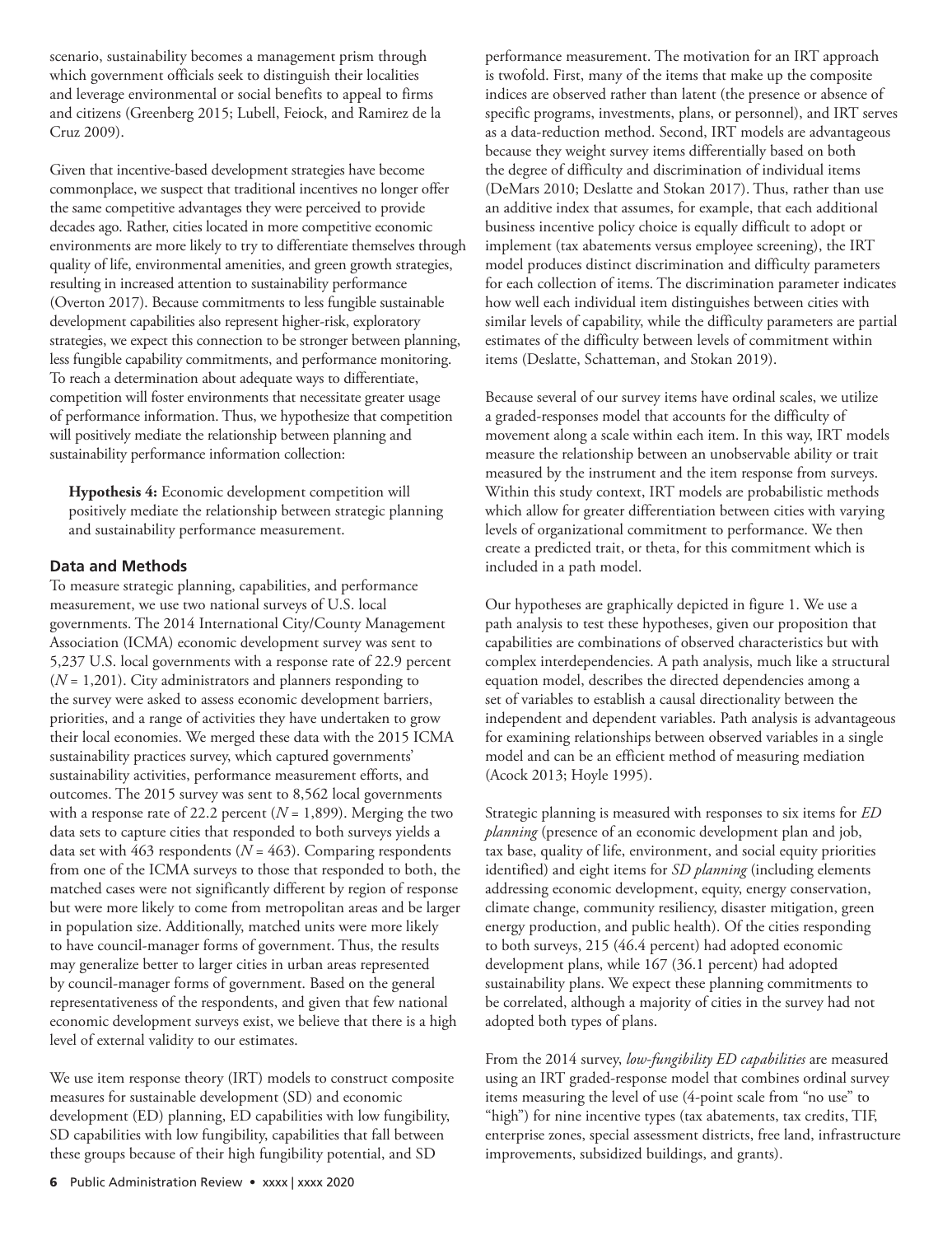*Low-fungibility SD capabilities* are measured using 22 dichotomous survey items measuring investments made in GHG reduction and green energy. These included adopting climate mitigation and adaptation goals, dedicated line items in city budgets for sustainability, conducting GHG inventories of government and community buildings, setting reduction targets, purchasing fuel-efficient vehicles, energy audits of city buildings, retrofitting buildings, traffic signals and lighting, requiring green certification for new buildings, and installing solar panels.

*Fungible capabilities* include 10 items measuring commitments of staffing and resource supports for programs that engage in residential and business energy audits, upgrades, and weatherization, along with eight items asking local governments whether they incentivized higher-density development near transit nodes or areas with existing infrastructure, accessory dwelling units such as basement apartments, mixed-use development, sidewalks, clustered subdivision design, green infrastructure, or green building standards. By and large, these represent efforts in which existing staffing and technical competencies can be repurposed to emphasize sustainable development goals, with minimal asset-specific investments on the part of the organizations.

Finally, the 2015 survey asked whether cities tracked the impact of energy and water conservation, the number of green buildings constructed, and recycling rates. We used these items to create a *sustainability performance* measure. The estimation strategy also includes several variables capturing perceived economic *barriers* and the influence of increases in *competition*.

#### **IRT Model Results**

One advantage of an IRT approach for measurement modeling is that it allows us to create a predicted value, or trait, for the commitment of each local government to specific policy objectives, ideologies, or strategies through differentially weighting individual survey items. Recent research has used such approaches to measure government transparency (Hollyer, Rosendorff, and Vreeland 2014), lawmaker ideology (Lauderdale and Clark 2014), and government policy commitments (Deslatte, Feiock, and Wassel 2017). We estimate the trait for each city using an empirical Bayes mean (or posterior mean), based on their responses to survey items. Table 2 reports the descriptive statistics of the IRT-constructed variables (bounded by 0 and 1).

Our analysis focuses on two types of strategic planning systems traditional economic development and sustainability planning. The IRT models show that the grand posterior mean for ED planning  $(GM = .46, SD = .08)$  is larger than it is for SD planning

|  |  |  |  | <b>Table 2</b> Descriptive Statistics for IRT-Generated Composite Traits ( $N = 463$ ) |  |  |  |  |
|--|--|--|--|----------------------------------------------------------------------------------------|--|--|--|--|
|--|--|--|--|----------------------------------------------------------------------------------------|--|--|--|--|

| Variable                        | Mean | SD   | Min. | Max. |
|---------------------------------|------|------|------|------|
| Sustainability performance      | .197 | .113 | .083 | .532 |
| Low-fungibility ED capabilities | .625 | .209 | .167 | .921 |
| Low-fungibility SD capabilities | .254 | .168 | .034 | .834 |
| Fungible capabilities           | .221 | .292 | .002 | .991 |
| ED planning                     | .464 | .077 | .287 | .584 |
| SD planning                     | .081 | .173 | .001 | .921 |
| ED barriers                     | .844 | .101 | .42  | .956 |
| Competition (ord. scale)        | 1.68 | .982 | 0    | 3    |

 $(GM = .08, SD = .17)$ . Similarly, the grand posterior mean for lowfungibility ED capabilities ( $GM = .625$ ,  $SD = .21$ ) is larger than for both fungible capabilities (GM = .22, SD = .29) and low-fungibility SD capabilities (GM = .25, SD = .17). On the whole, we interpret this as evidence that growth and job creation have been historically powerful motivations, leading to the development of core ED competencies for local governments. As a relatively newer policy objective, sustainable development capabilities—both high- and low-fungibility ones—were less prevalent among respondent cities.

#### **Analysis**

Our analysis tests for both direct and indirect effects of strategic planning on capabilities and performance within a complex data structure. Figure 2 displays the statistically significant coefficients for the recursive path model. We test hypotheses by estimating our path model in R using the *lavaan* package, with bootstrapped standard errors. Our goodness-of-fit indices suggest a reasonably good fit (root mean square error of approximation = .055; comparative fit index = .981). The path model accounts for 44 percent of the variance in sustainability performance measurement.

We treat both ED and SD planning as exogenous in the model because these activities likely predate the development of the capabilities we identify, and because the process of planning can involve ascertaining the level of competition between cities.

Our first hypothesis was that sustainability planning will be positively associated with *both fungible and less fungible organizational capabilities* for implementing these plans. We find that SD planning is positively associated with fungible organizational capabilities (β = .35, *p*<.01) as well as less fungible ones (β = .37,  $p < .01$ ). This is consistent with the argument that most city development capabilities are subject to economies of scope. As a result, cities are more likely to develop positive synergies in this area when they pay closer attention to related functions and opportunities to leverage them. This may, in fact, be a starting place for cities with limited resources seeking to take small steps or gradually implement sustainability policies. We see clear evidence that SD planning which encompasses a broader range of economic, social, resilience, and environmental objectives is positively associated with a broader range of core competencies, which can include smart growth, density, and inclusive land use; residential and business energy audits; and weatherization programs.

Consistent with our second hypothesis, ED strategic planning emphasizing tax base and employment growth are positively associated with less fungible ED capabilities ( $β = .26, p < .05$ ). ED planning is also positively associated with less fungible SD capabilities (β = .25, *p*<.01). Because economic development plans may place some emphasis on social equity and environmental protection, this result suggests that cities that engage in more of these strategies view ED and SD as a way to hedge bets when considering exploitation versus exploration strategies. They may devote resources to ED capabilities with low fungibility (tax incentive programs) while also choosing to make environmental investments that are asset specific (green infrastructure or energyefficiency technologies). We suggest this possibility in part because an estimated path coefficient between ED strategies and fungible capabilities is insignificant, which demonstrates the value in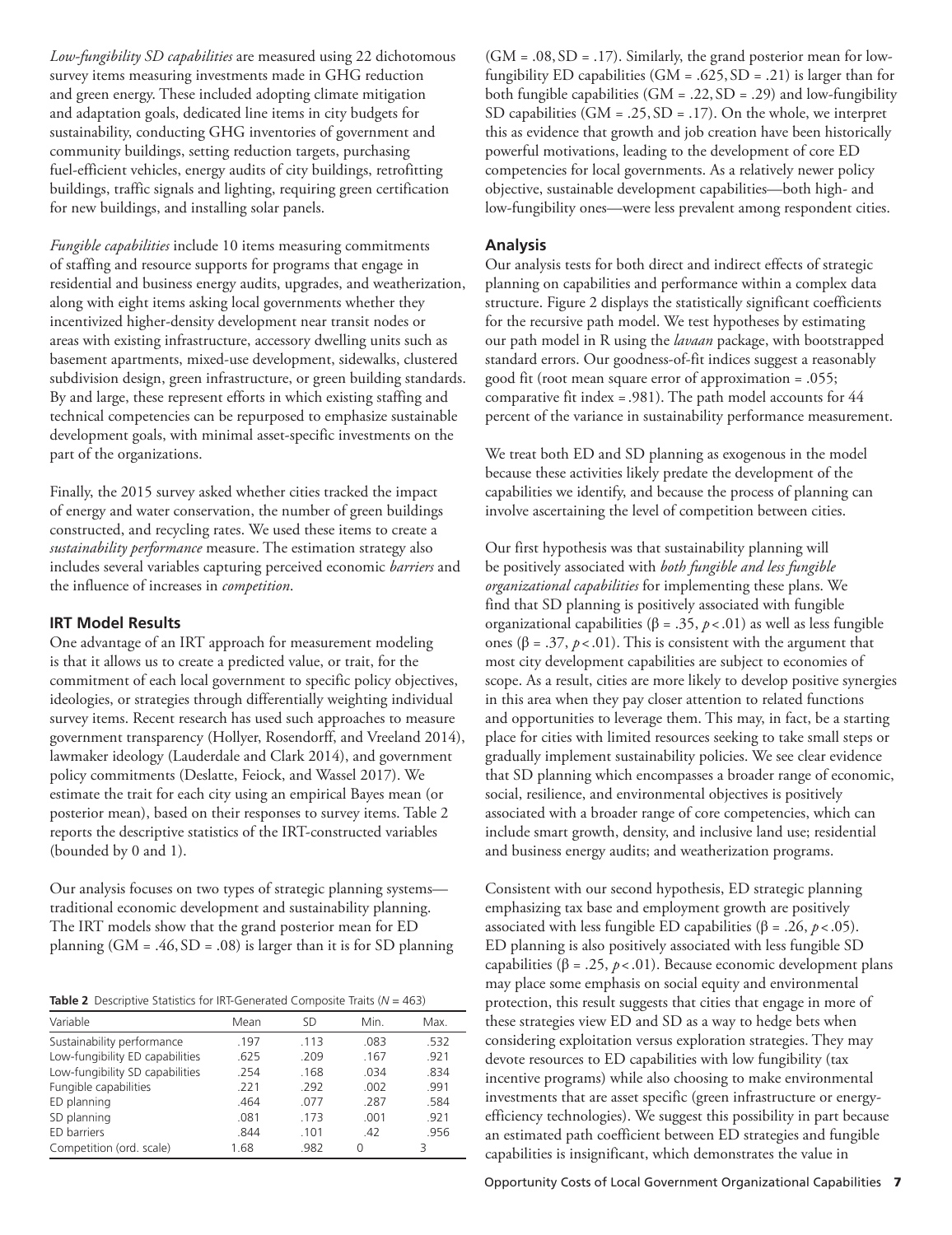

Note: Dotted line represents hypothesized mediation.



distinguishing between high and low fungibility for non-scale-free capabilities. Low-fungibility capabilities have a narrower range of applications, and their use in one area constrains their use in another. ED planning appears to be one process in which weighing the opportunity costs of such commitments is occurring.

We also find some support for our third hypothesis, related to the trade-offs of diversification. Less fungible ED capabilities are negatively associated with less fungible SD capabilities ( $\beta$  = -.07,  $p$  < .1). While the evidence here is weaker in the bootstrapped model, it is consistent with prior research, which has identified a negative relationship between tax incentive-based ED approaches and sustainability policy commitments (Deslatte and Stokan 2017).

Finally, self-reported measures of competition for economic development also mediate the relationship between SD planning and performance (hypothesis 4). Both the paths between SD planning and competition ( $\beta$  = .79,  $p$  < .01) and between competition and SD performance measurement (β = .01,  $p < .01$ ) are positive and statistically significant. This is in line with the expectation that cities nested in more competitive economic environments may seek to differentiate themselves through environmental or green growth strategies and give more attention to sustainability performance (Overton 2017). It is also worth noting that the path coefficient between ED planning and competition  $(\beta = 1.52, p < .01)$  is significant, which suggests that both traditional ED and SD planning have an indirect relationship with performance that is mediated by the degree of perceived competitive pressure cities face. While the path coefficient for ED planning and competition is larger than for SD planning, the difference is not statistically significant. Our exogenous measure of ED barriers is also positively associated with less fungible ED capabilities (β = .39, *p*<.01). These findings speak to the potential lock-in effect that cities face when it comes to offering economic development incentives. Cities that face greater economic barriers and have

committed resources to business incentive-based approaches find it extremely difficult to reallocate those resources.

We also find evidence that investments in less fungible capabilities are related to performance information collection. Less fungible SD capabilities appear to have a stronger, positive influence on sustainability performance measurement  $(\beta = .31, p < .01)$  than fungible SD capabilities ( $β = .1, p < .01$ ). The difference between these coefficients is statistically significant ( $\chi^2$  = 6.48,  $p$  < .05). This makes sense when we consider that these investments (e.g., GHG reduction for government, community buildings) often require larger budget allocations and greater community and stakeholder justification, support, or buy-in. Moreover, sustainability-dedicated staff often have incentives and/or explicit mandates to make use of existing performance data or find new ways to collect information on government activities, outputs, and impacts. The direct path coefficients between both ED and SD planning and performance measurement are insignificant; however, both have significant indirect effects on performance measurement.

Applying our capability rationale, cities facing competitive pressures about whether to diversify have an added impetus for linking planning and performance efforts to help decide or justify these budgetary and resource decisions. Because these capabilities are not scale-free or highly fungible, the logic of opportunity costs makes it advantageous to seek better performance metrics to assess the trade-offs.

### **Discussion and Conclusion**

In the decades ahead, local government administrators face significant challenges in planning for climate change adaptation and helping to build and manage more resilient communities. It is important for practitioners and scholars to develop stronger insights into how and when managers should leverage resources or develop new capabilities to meet needs. This article presents a framework for considering the fungibility of capabilities devoted to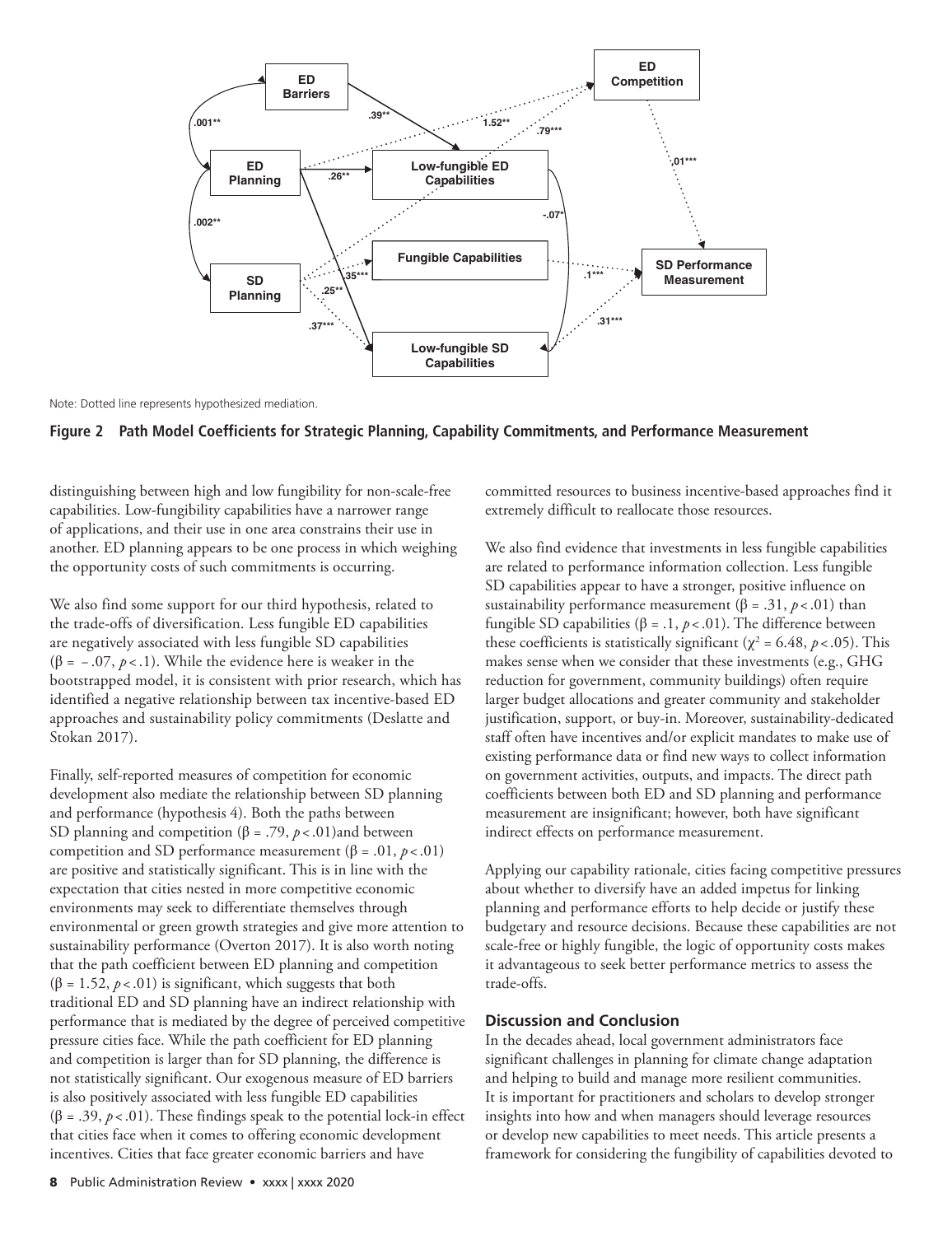sustainable development. Governments create synergies and silos, and both have advantages depending on the demand context they face. It also demonstrates the potential value of integrating strategic planning and performance systems across governmental units. Prior research has shown that strategic planning—minus active, ongoing management—tends to occur intermittently rather than in an ongoing process of policy formulation, implementation, evaluation and adjustment (Poister 2010). As a consequence, strategic goals and objectives can be shelved when information on progress is lacking or disconnected from the decision venues managers occupy. This disconnect led Bryson, Berry, and Yang (2010) to conclude strategic planning guidance for practice often seems generic. Strategic management as a practical theory requires greater attention to how organizational learning is fostered and "strategy knowledge" is accumulated (Bryson, Berry, and Yang 2010). We contend that consideration of the characteristics of organizational capabilities their fungibility and limits to scale or scope—are also key for making such connections.

Local governments have growing needs for strategic management systems, described as "performance management at a strategic level" (Poister 2010). A resource-based theory of public organizational capabilities can help explain how strategies take shape and influence organizational performance (Andrews, Beynon, and McDermott 2016). This article contributes to this effort by delineating between scale-free and non-scale-free capabilities of local governments. By linking the strategic management literature on firm capabilities and diversification to the opportunity structures facing public policy makers and managers, a clearer picture of the drivers and barriers to diversification takes shape.

Not surprisingly, we find U.S. local governments more committed to traditional economic development pursuits than broader sustainability goals. These commitments have a deleterious effect on sustainability objectives. Yet synergistic opportunities also exist, because economic development and sustainability performance systems rely on similar core capabilities. Integrating these planning, knowledge and accountability processes can help local governments meet the aspirational sustainability goals many are adopting.

Planning—whether focused on conventional economic development or sustainability—appears to positively influence the development of both traditional and sustainable development capabilities, leading to performance measurement systems. Adapting the argument of Levinthal and Wu (2010), we posit that this is due to the maturity of local economic development competition and the competitive advantage offered by sustainability innovations. However, finding stronger statistical evidence of this contention and prescriptive pathways for managers—will depend on additional longitudinal analyses as public organizations adapt over time.

While strategic planning and economic development have drawn the attention of local government policy makers and managers for decades, sustainability performance remains uncharted territory for the vast majority of U.S. cities. Scholars must close a tremendous information gap to better understand how local governments develop the competencies and capacities—what we label nonscale-free organizational capabilities—to meet these challenges. This study utilized survey data to examine previously untested

linkages between planning, capabilities and performance. Exploring change over time which truly reflects "performance management at a strategic level" requires longitudinal data and mixed-methods approaches to capture the progress and strategy adjustments of local governments.

As sustainability performance systems become more sophisticated and produce data over time, performance feedback capabilities are increasingly vital. Supervisors need to be able to review performance information with peers and subordinates, which Poister (2010) notes is critical for strategic planning to drive organizational decisions. Sustainability-oriented performance management systems are resource dependent but can be adapted from comparable, existing governmental activities. Future research should focus more closely on the means and methods by which such diversification occurs.

#### **References**

- Acock, Alan C. 2013. *Discovering Structural Equation Modeling Using Stata*. College Station, TX: Stata Press.
- Alibašić, Haris. 2018. *Sustainability and Resilience Planning for Local Governments: The Quadruple Bottom Line Strategy*. Cham, Switzerland: Springer International.
- Allison, Graham T. 1980. *Public and Private Management: Are they Fundamentally Alike in All Unimportant Respects?* Discussion Paper Series, vol. 84. Cambridge, MA: John F. Kennedy School of Government, Harvard University.
- Amit, Raphael, Eitan Muller, and Iain Cockburn. 1995. Opportunity Costs and Entrepreneurial Activity. *Journal of Business Venturing* 10(2): 95–106.
- Andrews, Rhys, Malcolm J. Beynon, and Aoife M. McDermott. 2016. Organizational Capability in the Public Sector: A Configurational Approach. *Journal of Public Administration Research and Theory* 26(2): 239–58.
- Audretsch, David B. 2015. *Everything in Its Place: Entrepreneurship and the Strategic Management of Cities, Regions, and States*. Oxford: Oxford University Press.
- Bai, Xuemei, Richard J. Dawson, Diana Ürge-Vorsatz, Gian C. Delgado, Aliyu Salisu Barau, Shobhakar Dhakal, David Dodman, et al. 2018. Six Research Priorities for Cities and Climate Change. *Nature* 555(7694): 23–5.
- Berry, Frances Stokes. 1994. Innovation in Public Management: The Adoption of Strategic Planning. *Public Administration Review* 54(4): 322–30.
- Besanko, David, David Dranove, Mark Shanley, and Scott Schaefer. 2009. *Economics of Strategy*. Hoboken, NJ: John Wiley & Sons.
- Bodini, Antonio, Cristina Bondavalli, and Stefano Allesina. 2012. Cities as Ecosystems: Growth, Development and Implications for Sustainability. *Ecological Modelling* 245: 185–98.

Bozeman, Barry, and Gordon Kingsley. 1998. Risk Culture in Public and Private Organizations. *Public Administration Review* 58(2): 109–18.

Bryson, John M., Fran Ackermann, and Colin Eden. 2007. Putting the Resource-Based View of Strategy and Distinctive Competencies to Work in Public Organizations. *Public Administration Review* 67(4): 702–17.

- Bryson, John M., Frances S. Berry, and Kaifeng Yang. 2010. The State of Public Strategic Management Research: A Selective Literature Review and Set of Future Directions. *American Review of Public Administration* 40(5): 495–521.
- Bryson, John M., and William D. Roering. 1988. Initiation of Strategic Planning by Governments. *Public Administration Review* 48(6): 995–1004.
- Cyert, Richard M., and James G. March. 1963. *A Behavioral Theory of the Firm*. *Englewood Cliffs, NJ*: Prentice Hall.

DeMars, Christine. 2010. *Item Response Theory*. Oxford: Oxford University Press.

Deslatte, Aaron. 2020. Revisiting Bureaucratic Entrepreneurialism in the Age of Urban Austerity: Framing Issues, Taking Risks, and Building Collaborative Capacity. In *Urban Studies and Entrepreneurship*, edited by Muhammad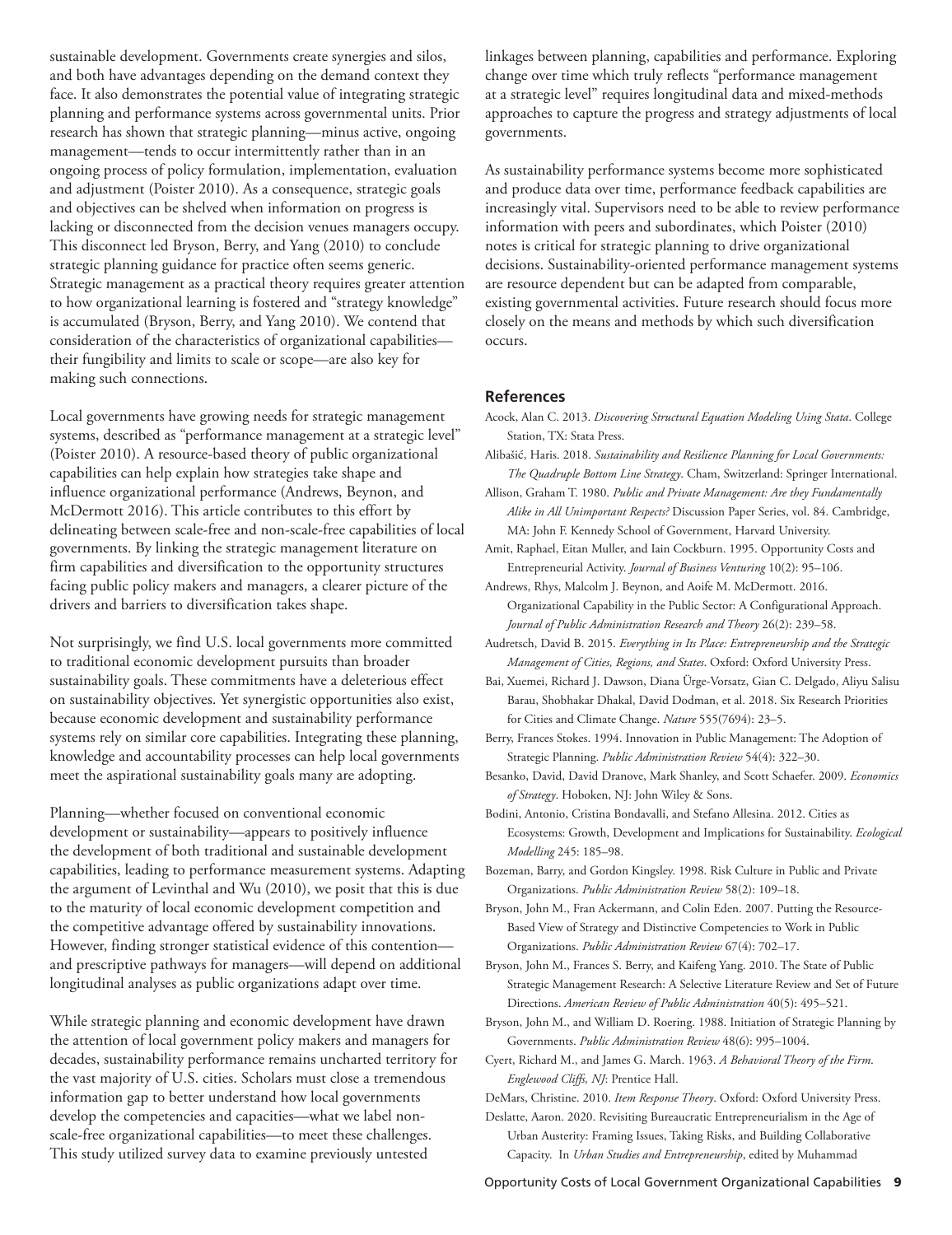Naveed Iftikhar, Jonathan B. Justice, and David B. Audretsch, 143–59. Cham, Switzerland: Springer International.

Deslatte, Aaron, Richard C. Feiock, and Kathryn Wassel. 2017. Urban Pressures and Innovations: Sustainability Commitment in the Face of Fragmentation and Inequality. *Review of Policy Research* 34(5): 700–24.

Deslatte, Aaron, and Eric Stokan. 2017. Hierarchies of Need in Sustainable Development: A Resource Dependence Approach for Local Governance. *Urban Affairs Review* 55(4): 1125–1152.

Deslatte, Aaron, Alicia M. Schatteman, and Eric Stokan. 2019. Handing over the keys: Nonprofit economic development corporations and their implications for accountability and inclusion. *Public Performance & Management Review* 42(1): 90–114

Deslatte, Aaron, and William L. Swann. 2017. Context Matters: A Bayesian Analysis of How Organizational Environments Shape the Strategic Management of Sustainable Development. *Public Administration* 95(3): 807–24.

-. 2019. Elucidating the Linkages between Entrepreneurial Orientation and Local Government Sustainability Performance. *American Review of Public Administration* 50(1): 92–109.

Dimitrijevska-Markoski, Tamara, and P. Edward French. 2019. Determinants of Public Administrators' Use of Performance Information: Evidence from Local Governments in Florida. *Public Administration Review* 79(5): 699–709.

Elston, Thomas, and Gwyn Bevan. 2019. Using Opportunity Costs to Counter "One-Shot" Bias in Policy Innovation. https://www.researchgate.net/ publication/337076402\_Using\_opportunity\_costs\_to\_counter\_'one-shot'\_bias\_ in\_policy\_innovation [accessed July 23, 2020].

Feiock, Richard C., Rachel M. Krause, and Christopher V. Hawkins. 2017. The Impact of Administrative Structure on the Ability of City Governments to Overcome Functional Collective Action Dilemmas: A Climate and Energy Perspective. *Journal of Public Administration Research and Theory* 27(4): 615–28.

Fiorino, Daniel J. 2010. Sustainability as a Conceptual Focus for Public Administration. Special issue, *Public Administration Review* 70: S78–S88. ———. 2018. *A Good Life on a Finite Earth: The Political Economy of Green Growth*. Oxford: Oxford University Press.

Fowler, Kimberly M., Emily M. Rauch, Jordan W. Henderson, and Angela R. Kora. 2010. Re-Assessing Green Building Performance: A Post Occupancy Evaluation of 22 GSA Buildings. Technical report, Pacific Northwest National Lab. https:// www.osti.gov/biblio/1029438 [accessed July 23, 2020].

Frederickson, H. George. 1996. Comparing the Reinventing Government Movement with the New Public Administration. *Public Administration Review* 56(3): 263–70.

George, Bert. 2020. Successful Strategic Plan Implementation in Public Organizations: Connecting People, Process, and Plan (3Ps). *Public Administration Review.* Published online April 13. https://doi.org/10.1111/ puar.13187.

George, Bert, Richard M. Walker, and Joost Monster. 2019. Does Strategic Planning Improve Organizational Performance? A Meta-Analysis. *Public Administration Review* 79(6): 810–9.

Gomes, Joao, and Dmitry Livdan. 2004. Optimal Diversification: Reconciling Theory and Evidence. *Journal of Finance* 59(2): 507–35.

Greenberg, Miriam. 2015. "The Sustainability Edge": Competition, Crisis, and the Rise of Green Urban Branding. In *Sustainability as Myth and Practice in the Global City*, edited by Cindy Isenhour, Gary McDonogh, and Melissa Checker, 105–30. Cambridge: Cambridge University Press.

Hammer, Janet, and Gary Pivo. 2017. The Triple Bottom Line and Sustainable Economic Development Theory and Practice. *Economic Development Quarterly* 31(1): 25–36.

Harvey, Gill, Chris Skelcher, Eileen Spencer, Pauline Jas, and Kieran Walshe. 2010. Absorptive Capacity in a Non-market Environment: A KnowledgeBased Approach to Analysing the Performance of Sector Organizations. *Public Management Review* 12(1): 77–97.

Hawkins, Christopher. 2014. Competing Interests and the Political Market for Smart Growth Policy. *Urban Studies* 51(12): 2503–22.

Hawkins, Christopher V., Rachel M. Krause, Richard C. Feiock, and Cali Curley. 2016. Making Meaningful Commitments: Accounting for Variation in Cities' Investments of Staff and Fiscal Resources to Sustainability. *Urban Studies* 53(9): 1902–24.

Hollyer, James R., B. Peter Rosendorff, and James Raymond Vreeland. 2014. Measuring Transparency. *Political Analysis* 22(4): 413–34.

Hoyle, Rick H. 1995. *Structural Equation Modeling: Concepts, Issues, and Applications*. Thousand Oaks, CA: Sage Publications.

Hughes, Sara. 2019. *Repowering Cities: Governing Climate Change Mitigation in New York City, Los Angeles, and Toronto*. Ithaca, NY: Cornell University Press.

Jensen, Nathan M., and Edmund J. Malesky. 2018. *Incentives to Pander: How Politicians Use Corporate Welfare for Political Gain*. Cambridge: Cambridge University Press.

Kearney, Claudine, and Timo Meynhardt. 2016. Directing Corporate Entrepreneurship Strategy in the Public Sector to Public Value: Antecedents, Components, and Outcomes. *International Public Management Journal* 19(4): 543–72.

Krause, Rachel M. 2011. Symbolic or Substantive Policy? Measuring the Extent of Local Commitment to Climate Protection. *Environment and Planning C: Government & Policy* 29(1): 46–62.

———. 2013. The Motivations behind Municipal Climate Engagement: An Empirical Assessment of How Local Objectives Shape the Production of a Public Good. *City* 15(1): 125–41.

Krause, Rachel M., Hongtao Yi, and Richard C. Feiock. 2016. Applying Policy Termination Theory to the Abandonment of Climate Protection Initiatives by U.S. Local Governments. *Policy Studies Journal* 44(2): 176–95.

Lauderdale, Benjamin E., and Tom S. Clark. 2014. Scaling Politically Meaningful Dimensions Using Texts and Votes. *American Journal of Political Science* 58(3): 754–71.

Leigh, Nancey Green, and Edward J. Blakely. 2016. *Planning Local Economic Development: Theory and Practice*. Thousand Oaks, CA: Sage Publications.

Levinthal, Daniel A., and Brian Wu. 2010. Opportunity Costs and Non-Scale-Free Capabilities: Profit Maximization, Corporate Scope, and Profit Margins. *Strategic Management Journal* 31(7): 780–801.

Lubell, Mark, Richard C. Feiock, and Edgar E. Ramirez de la Cruz. 2009. Local Institutions and the Politics of Urban Growth. *American Journal of Political Science* 53(3): 649–65.

March, James G. 1991. Exploration and Exploitation in Organizational Learning. *Organization Science* 2(1): 71–87.

Mazmanian, Daniel A., and Michael E. Kraft. 2009. *Toward Sustainable Communities: Transition and Transformations in Environmental Policy*. Cambridge, MA: MIT Press.

Moon, M. Jae. 1999. The Pursuit of Managerial Entrepreneurship: Does Organization Matter? *Public Administration Review* 59(1): 31–43.

Morris, Michael H., and Foard F. Jones. 1999. Entrepreneurship in Established Organizations: The Case of the Public Sector. *Entrepreneurship Theory and Practice* 24(1): 71–91.

O'Toole, Laurence J., Jr., and Kenneth J. Meier. 1999. Modeling the Impact of Public Management: Implications of Structural Context. *Journal of Public Administration Research and Theory* 9(4): 505–526.

Overton, Michael. 2017. Sorting through the Determinants of Local Government Competition. *American Review of Public Administration* 47(8): 914–28.

Peters, Alan, and Peter Fisher. 2004. The Failures of Economic Development Incentives. *Journal of the American Planning Association* 70(1): 27–37.

Peterson, Paul E. 1981. *City Limits*. Chicago: University of Chicago Press.

Piening, Erk P. 2013. Dynamic Capabilities in Public Organizations: A Literature